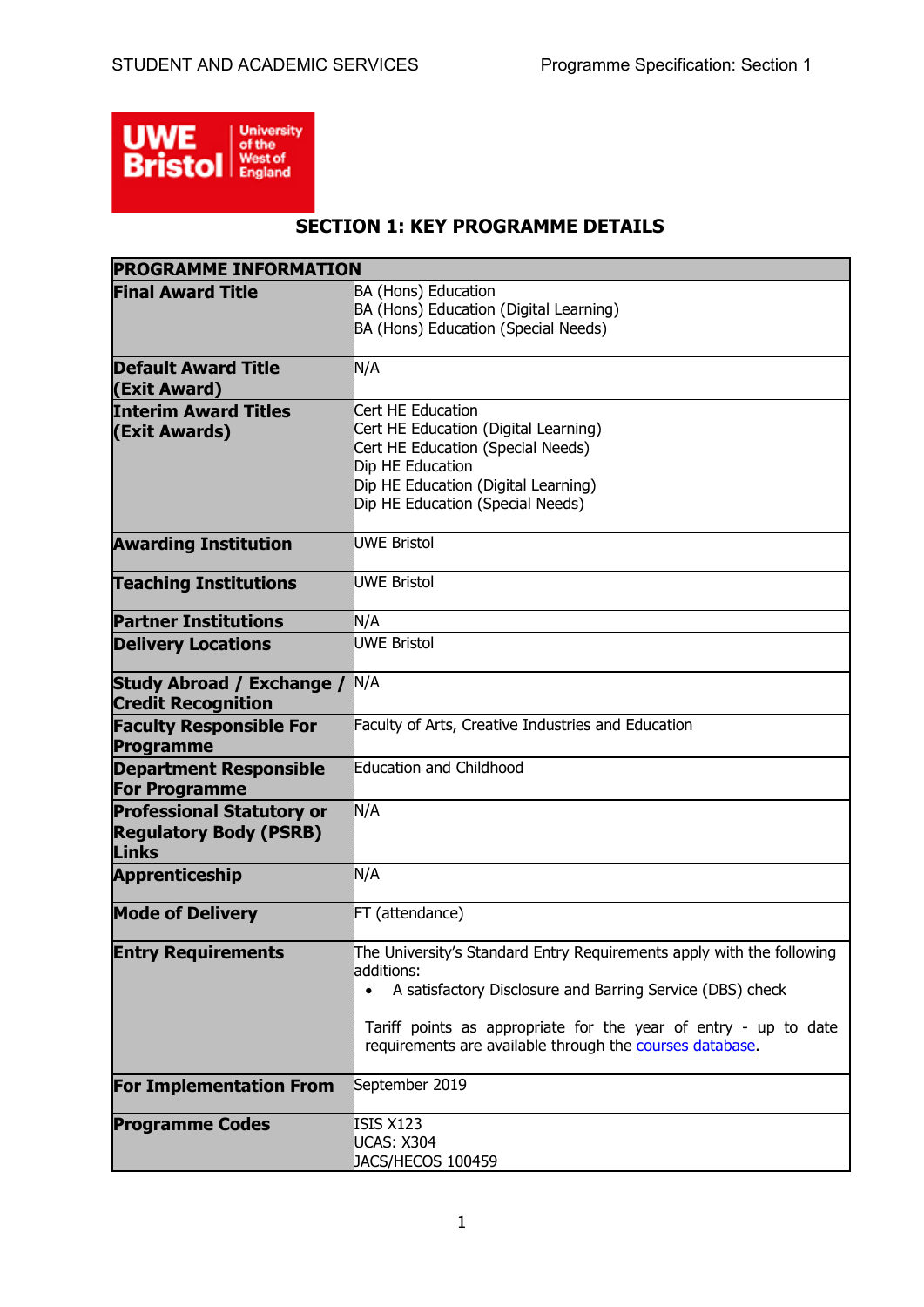| <b>PART B: FOR STUDENT AND ACADEMIC SERVICES COMPLETION ONLY</b>                     |                                                                                                                                             |  |  |  |  |  |  |
|--------------------------------------------------------------------------------------|---------------------------------------------------------------------------------------------------------------------------------------------|--|--|--|--|--|--|
| <b>First UVP Approval Date</b>                                                       | Date of first UVP approval<br>27 March 2019                                                                                                 |  |  |  |  |  |  |
| <b>Date of Last Revalidation</b><br>(through Programme<br><b>Enhancement Review)</b> | Dates of subsequent PERs and revalidations<br>N/A                                                                                           |  |  |  |  |  |  |
| <b>Next Programme</b>                                                                | Academic year in which next Programme Enhancement<br>Enhancement Review Date Review due (6 years from initial approval or last PER)<br>2025 |  |  |  |  |  |  |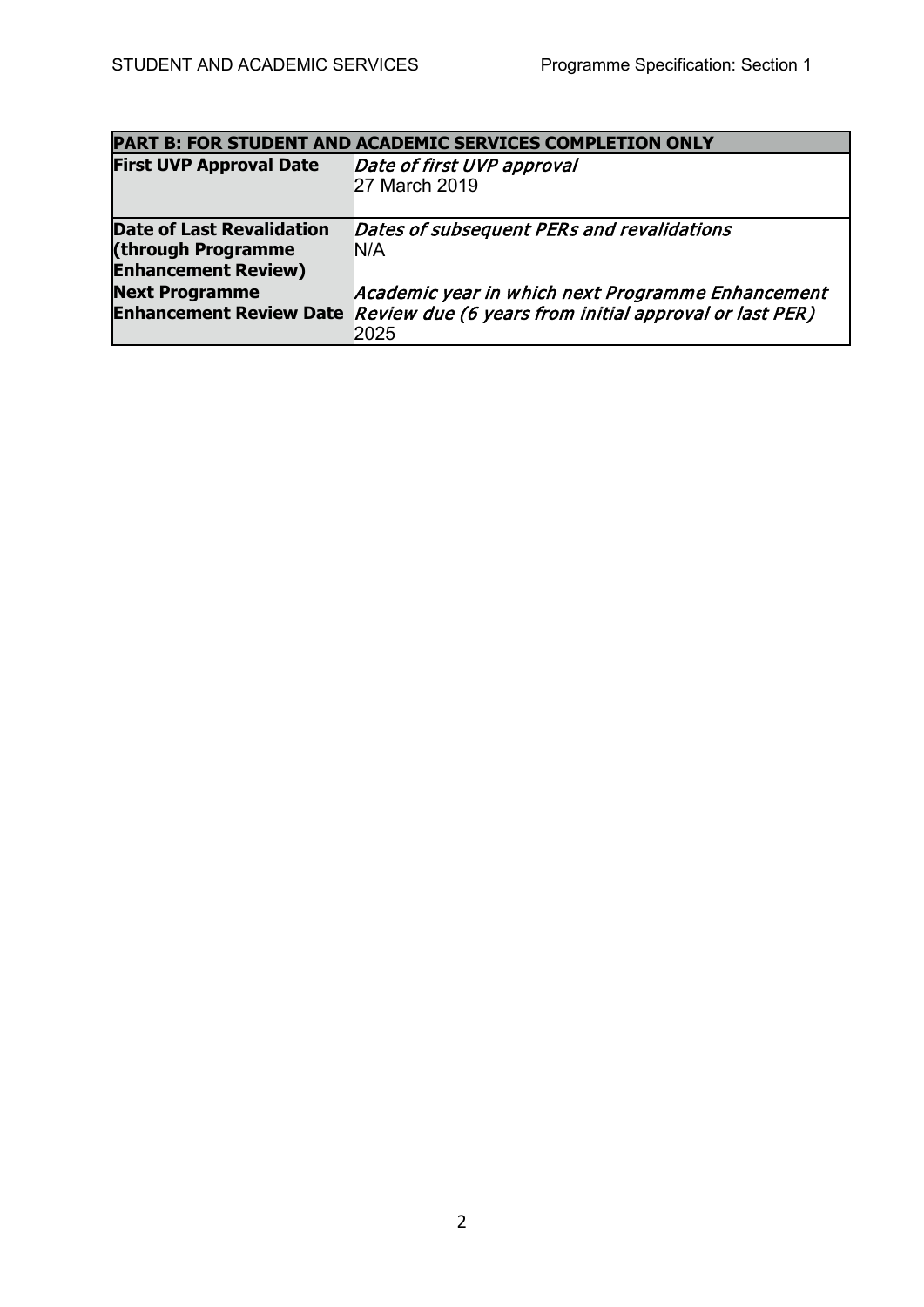# **SECTION 2: PROGRAMME OVERVIEW, AIMS and LEARNING OUTCOMES**

### **PART A: PROGRAMME OVERVIEW, AIMS and LEARNING OUTCOMES**

#### **1. (Programme) Overview**

The principle aim of the Education programme is to develop graduates who have the skills, attributes and knowledge to successfully engage and enter in fields relating to education, with the option of additionally specialising in Special Needs or digital learning. A key feature of this programme is that the scope extends to learners of all ages and in all contexts, formal and informal; it is not confined to formal education systems and settings.

We aim to ensure students have a sound underpinning of theories of learning and teaching, and of the contexts of learners' lives. Someone working within the field of education who understands the key milestones of learner development, the impacts of the specific and broader conditions of learners' lives, and the social and political framing of education will have the potential to be a professional who can enrich the lives of those they work with or on behalf of, and make a meaningful difference to their profession.

This programme brings together academic and professional learning. It provides students with opportunities to explore the academic field and to develop their skills of analysis, enquiry, design, development and communication which they can then apply and evaluate in professional contexts. This blend of academic and work-based understanding and experience is central to the aims of the programme. The academic content and requirements are rigorous and will enable students to explore issues in depth to succeeed at this level and gain the skills needed to potentially progress on to post-graduate study. But it is also critical to the aims of the programme that all students experience input from those working across this field, and spend time gaining work-based experience which links to and extends their academic studies. For some students these experiences will be focused largely within the career areas which they plan to pursue whilst others may seek a wide range of experiences to provide a broad set of experiences to underpin a preferred career path, or to inform their decisions about future routes.

In addition, the second year of the programme is arranged in such a way that those who wish to spend an extended period of time in a work- based experience in the Spring term may do so; there will be a period of time when students will be able to access their academic studies remotely to enable them to be elsewhere. Students who take this opportunity may use this very differently, with some perhaps remaining in the area but in a work setting full time, whilst other may seek experiences at a distance either in the UK or overseas.

This flexibility is also a key feature of this programme and is most clearly demonstrated in the choice of pathway. Students study the same modules in Year 1 and will be guided during the year towards deciding their direction for Year 2 and 3. Some students may decide to keep their module choices as broad as possible and to graduate with a BA(Hons) Education. Others may decide to specialise in either Special Needs or digital learning so will then select the appropriate modules in those pathways in Year 2 and Year 3 to graduate with BA(Hons) Education (Special Needs) or BA(Hons) Education (Digital Learning) respectively.

A further underpinning consideration in the programme design is that we ensure all the learning ambitions appear explicitly. This means that in Year 1 we pay close attention to the need to support students to successfully transition to study at this level. Throughout the programme we support students in developing their professional skills including content, study experiences and assessement focused on preparing students to gain and success in their chosen career paths.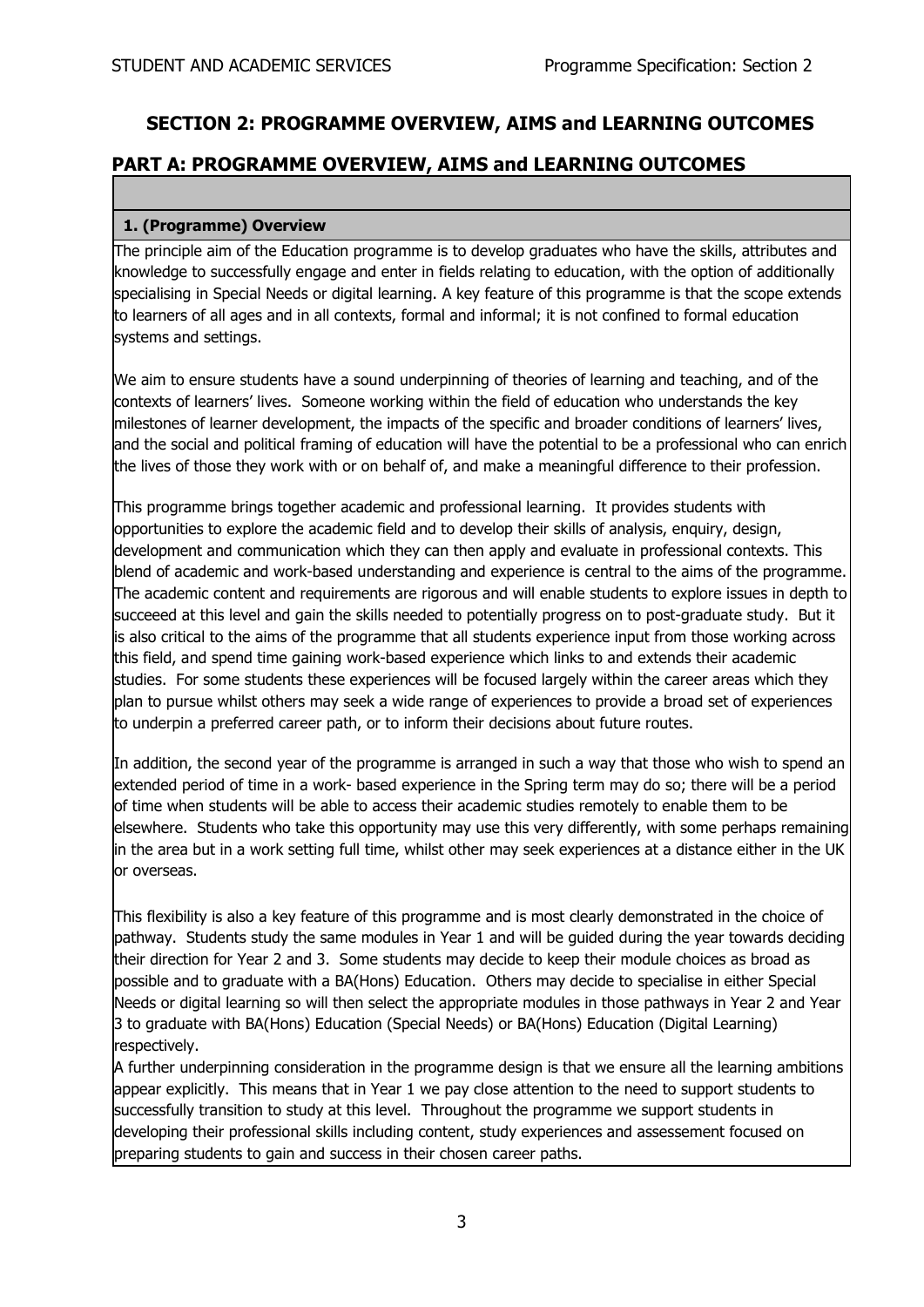The programme is predicated on the ambition that the students will be lifelong learners, who can engage thoughtfully in relevant debates and prepare themselves for future challenges. We support students on this programme to be thinkers and change agents as well as being excellent reflective professionals.

#### **2. Educational Aims**

This programme aims to:

- 1. Develop students' skills and dispositions to become successful lifelong learners.
- 2. Develop students' critical engagement with questions concerning the aims and values of lifelong education and its relationship to societies and consider these in relation to policy and practice.
- 3. Support students understanding of learner development and the importance and complexity of the broad and specific contexts of learners' lives and how these can impact their wellbeing and their learning.
- 4. Provide students with an understanding of learners' individual approaches and challenges, and understand the theory and practice of inclusive pedagogy.
- 5. To provide opportunities for students to engage with a wide range of theories of learning and teaching and critically reflect on contemporary pedagogical practices and apply their understandings to a range of contexts.
- 6. To develop students' research skills, ethical understanding and practices through enquiry learning.
- 7. To develop students' understanding and application of technologies for learning and teaching.
- $8.$  To develop students' professional skills and attributes relevant to a range of contexts and future career pathways.

|                 | 3. Programme Learning Outcomes                                                                                                                                                          |  |  |  |  |  |  |  |
|-----------------|-----------------------------------------------------------------------------------------------------------------------------------------------------------------------------------------|--|--|--|--|--|--|--|
| PO <sub>1</sub> | Develop and deploy skills and dispositions needed to be successful lifelong learners                                                                                                    |  |  |  |  |  |  |  |
| PO <sub>2</sub> | Critically analyse the relationship between societies and aims and values of lifelong education<br>in the context of policy and practice.                                               |  |  |  |  |  |  |  |
| PO <sub>3</sub> | Critically engage with theories of learner development and of the impact of the broad and<br>specific contexts of learners' lives to their wellbeing and learning.                      |  |  |  |  |  |  |  |
| PO <sub>4</sub> | Critically engage with theory, policy and practice relevant to individual needs and inclusivity.                                                                                        |  |  |  |  |  |  |  |
| PO <sub>5</sub> | Critically reflect on theories of learning and teaching and contemporary pedagogical practices<br>and apply their understandings to their own learning and teaching.                    |  |  |  |  |  |  |  |
| PO <sub>6</sub> | Recognise and respond to philosophical and ethical issues involved in researching education,<br>and understand how to design, develop and critically reflect on an educational project. |  |  |  |  |  |  |  |
| PO <sub>7</sub> | Apply appropriate learning technologies and digital tools to their practice.                                                                                                            |  |  |  |  |  |  |  |
| PO <sub>8</sub> | Apply, critique and adapt professional skills and attributes relevant to a range of contexts and<br>future careers and professions.                                                     |  |  |  |  |  |  |  |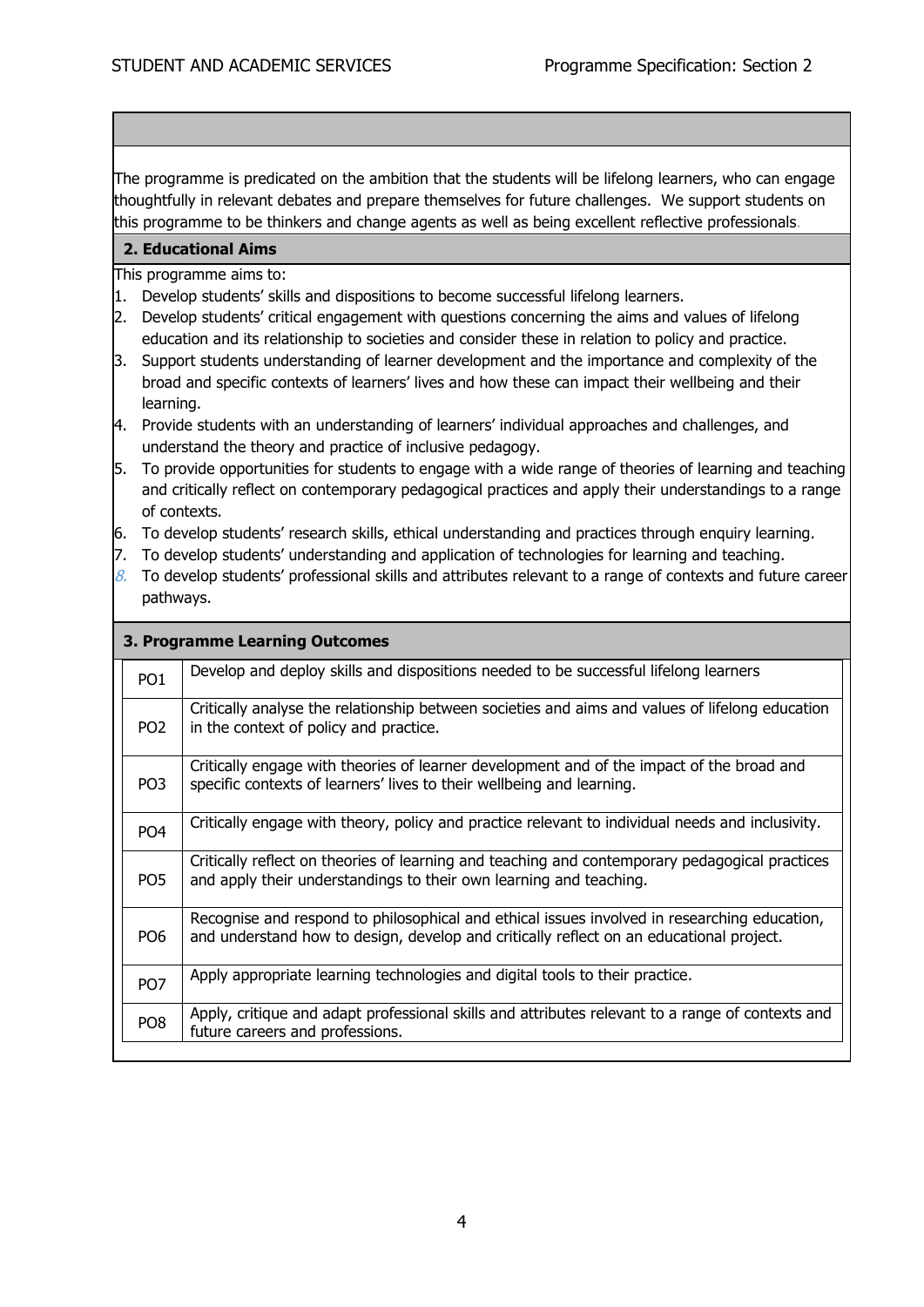| 4. Programme (Learning) Outcomes (POs) Mapping |  |  |  |  |
|------------------------------------------------|--|--|--|--|
|------------------------------------------------|--|--|--|--|

| <b>Programme Outcomes:</b>                                                                                                                                                                         | Module No: UTTNAV-30-1 | Module No: UTTNAW-30-1    | UTTNAY-30-1<br>Module No: | UTTNB7-30.1<br>Module No: | UTTGVG-30-2<br>Module No: | UTTGVF-30-2<br>Module No: | UTTGVJ-30-2<br>Module No: | UTTGVK-30-2<br>Module No: | UTTNB8-15-2<br>Module No: | UTTNBT-30-2<br>Module No: | Module No: UTTGVH-30-2    | Module No: UTTNBS-30-2    | UTTGV3-15-2<br>Module No: | UTTGV5-45-3<br>Module No: | UTTGV6-45-3<br>Module No: | UTTGV7-45-3<br>Module No: | Module No: UTTGVL-30-3    | Module No:UTTNBV-15-3     | No:UTTP6N-30-3<br>Module  |  |  |  |
|----------------------------------------------------------------------------------------------------------------------------------------------------------------------------------------------------|------------------------|---------------------------|---------------------------|---------------------------|---------------------------|---------------------------|---------------------------|---------------------------|---------------------------|---------------------------|---------------------------|---------------------------|---------------------------|---------------------------|---------------------------|---------------------------|---------------------------|---------------------------|---------------------------|--|--|--|
| PO1: Develop and deploy skills and dispositions<br>needed to be successful lifelong learners                                                                                                       | X                      | $\boldsymbol{\mathsf{x}}$ | X                         | $\mathsf{x}$              | $\mathsf{x}$              | X                         | $\mathsf{x}$              | $\boldsymbol{\mathsf{x}}$ | X                         | $\mathsf{x}$              | X                         | $\mathsf{x}$              | $\boldsymbol{\mathsf{x}}$ | $\mathsf{x}$              | $\mathsf{x}$              | X                         | $\mathsf{x}$              | $\boldsymbol{\mathsf{x}}$ | $\mathsf{x}$              |  |  |  |
| PO2: Critically analyse the relationship between<br>societies and aims and values of lifelong<br>education in the context of policy and practice.                                                  | $\mathsf{x}$           | X                         | $\boldsymbol{\mathsf{x}}$ | $\boldsymbol{\mathsf{x}}$ |                           | X                         | $\mathsf{x}$              | $\boldsymbol{\mathsf{x}}$ | $\mathsf{x}$              | X                         | X                         | $\boldsymbol{\mathsf{x}}$ |                           | X                         | X                         | $\boldsymbol{\mathsf{x}}$ | $\boldsymbol{\mathsf{x}}$ |                           | $\boldsymbol{\mathsf{x}}$ |  |  |  |
| PO3: Critically engage with theories of learner<br>development and of the impact of the broad and<br>specific contexts of learners' lives to their<br>wellbeing and learning.                      | X                      | $\boldsymbol{\mathsf{x}}$ | X                         | X                         | $\mathsf{x}$              | X                         | $\mathsf{x}$              | $\boldsymbol{\mathsf{x}}$ |                           | X                         | $\boldsymbol{\mathsf{x}}$ | $\boldsymbol{\mathsf{x}}$ |                           | X                         | X                         | X                         | $\boldsymbol{\mathsf{x}}$ |                           | X                         |  |  |  |
| PO4: Critically engage with theory, policy and<br>practice relevant to individual needs and<br>inclusivity.                                                                                        | X                      | X                         | X                         | $\mathsf{x}$              | X                         | X                         | X                         | $\boldsymbol{\mathsf{x}}$ | $\mathsf{x}$              | X                         | X                         | $\boldsymbol{\mathsf{x}}$ |                           | X                         | X                         | X                         | X                         |                           | $\mathsf{x}$              |  |  |  |
| PO5: Critically reflect on theories of learning and<br>teaching and contemporary pedagogical practices<br>and apply their understandings to their own<br>learning and teaching.                    |                        | $\mathsf{x}$              | X                         | X                         | X                         |                           | X                         |                           |                           | X                         | X                         | $\pmb{\chi}$              |                           | X                         | X                         | X                         | X                         |                           | $\boldsymbol{\mathsf{x}}$ |  |  |  |
| PO6: Recognise and respond to philosophical and<br>ethical issues involved in researching education,<br>and understand how to design, develop and<br>critically reflect on an educational project. |                        |                           |                           |                           |                           |                           |                           |                           |                           |                           |                           |                           | X                         | X                         | $\mathsf{x}$              | $\boldsymbol{\mathsf{x}}$ | $\boldsymbol{\mathsf{x}}$ | $\boldsymbol{\mathsf{x}}$ | X                         |  |  |  |
| PO7: Apply appropriate learning technologies and<br>digital tools to their practice.                                                                                                               |                        |                           | X                         | X                         | X                         |                           |                           |                           |                           | X                         | X                         | $\mathsf{x}$              |                           |                           |                           |                           |                           |                           | $\mathsf{x}$              |  |  |  |
| PO8: Apply, critique and adapt professional skills<br>and attributes relevant to a range of contexts and<br>future careers and professions.                                                        |                        |                           | X                         |                           |                           |                           |                           |                           | X                         | X                         | X                         | X                         | X                         | X                         | X                         | X                         |                           | X                         | X                         |  |  |  |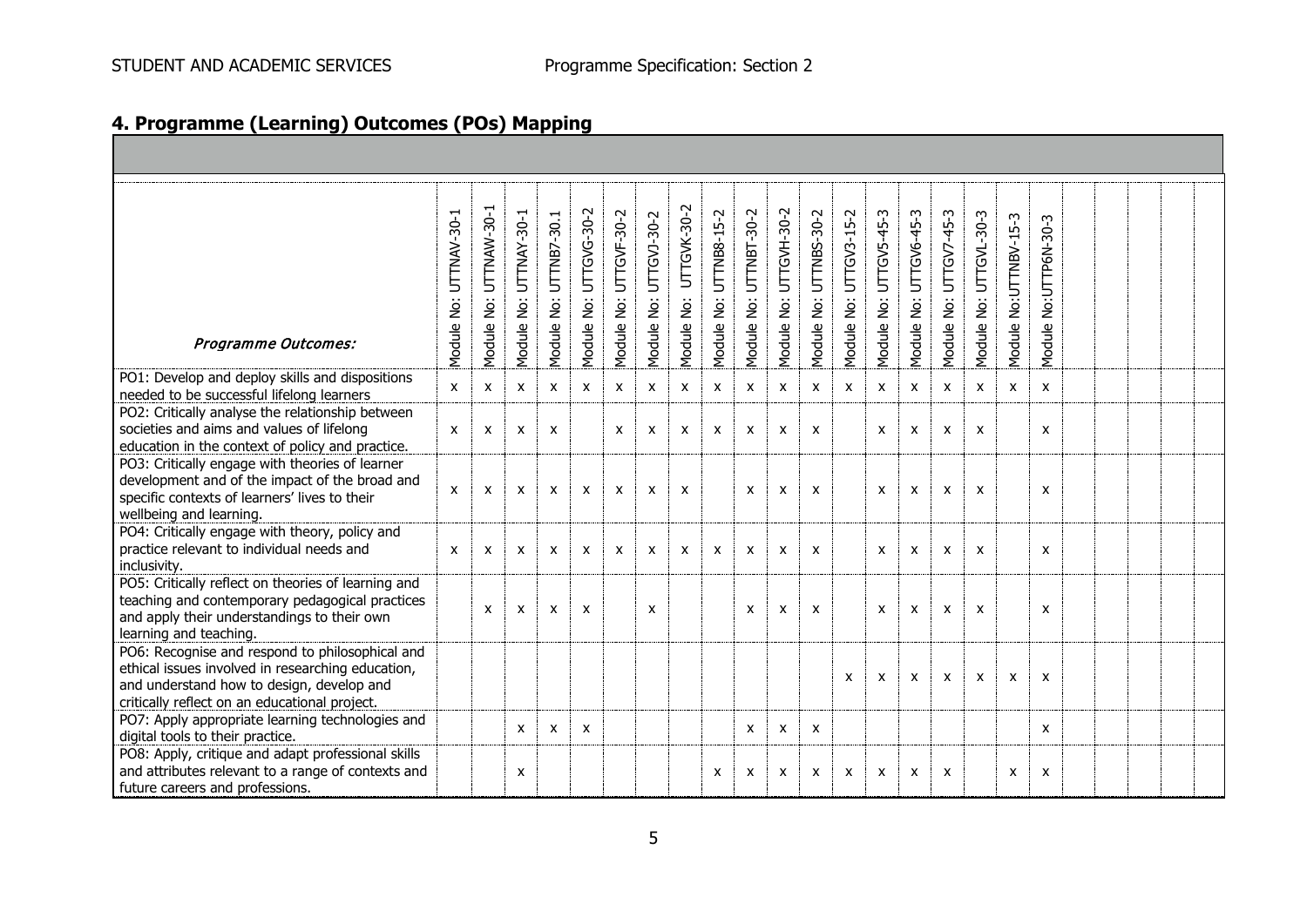### **PART B: PROGRAMME STRUCTURE – UWE delivery**

#### **1. Structure (Full-time)**

This structure diagram demonstrates the student journey from entry through to Graduation for a typical **full time student** including:

- level and credit requirements
- interim award titles
- compulsory and optional modules

#### **Year: 1**

#### **BA(Hons) Education**

**Interim award: Cert HE Education** requires 120 credits at the appropriate level. Please refer to UWE Academic Regulations for details.

#### **Compulsory modules ALL pathways**

| ------------               | ----               |                      | -------------------- |       |                  |
|----------------------------|--------------------|----------------------|----------------------|-------|------------------|
| <b>Mod</b><br>Code<br>dule | . .<br>$M_{\rm C}$ | <b>Title</b><br>iule |                      | Level | <br>$P^{\prime}$ |
|                            |                    |                      |                      |       |                  |

#### **Optional modules ALL pathways** The first 4 modules below are CORE – all students will be enrolled on them. They are indicated as optional in order to ensure that the Guided Study could be taken in place of one of them in exceptional circumstances.

|             | <u>m piace of one of them in exceptional circumstances.</u>                                                                     |       |        |  |  |  |  |
|-------------|---------------------------------------------------------------------------------------------------------------------------------|-------|--------|--|--|--|--|
| Module Code | Module title                                                                                                                    | Level | Credit |  |  |  |  |
| UTTNAV-30-1 | Education, Society and Inclusivity                                                                                              | 4     | 30     |  |  |  |  |
| UTTNAW-30-1 | <b>Educational Journeys</b>                                                                                                     | 4     | 30     |  |  |  |  |
| UTTNAY-30-1 | Becoming an Educator                                                                                                            | 4     | 30     |  |  |  |  |
| UTTNB7-30-1 | <b>Exploring Digital Learning</b>                                                                                               | 4     | 30     |  |  |  |  |
|             |                                                                                                                                 |       |        |  |  |  |  |
| UTTGRW-30-1 | Guided Study*<br>* Only available with the agreement of the Programme Leader to<br>make up credit in exceptional circumstances. | 4     | 30     |  |  |  |  |

## **Year: 2**

## **BA(Hons) Education**

**Interim award: Dip HE Education** requires 240 credits at the appropriate level. Please refer to UWE Academic Regulations for details.

#### **Compulsory modules**

| -----------<br>    |                            |       |        |  |  |  |  |  |
|--------------------|----------------------------|-------|--------|--|--|--|--|--|
| Module Code        | Title<br>Module            | Level | Credit |  |  |  |  |  |
| <b>UTTGV3-15-2</b> | Becoming a Researcher      | -     | ∸~     |  |  |  |  |  |
| <b>UTTNB8-15-2</b> | <b>Professional Skills</b> |       | ᆠ      |  |  |  |  |  |

**Optional modules** The first 5 modules listed below are CORE – all students will be enrolled on a combination of 90 credits of these. They are indicated as optional in order to ensure that the Guided Study could be taken in place of one of them in exceptional circumstances.

| <b>Module Code</b> | Module title                            | Level | Credit |
|--------------------|-----------------------------------------|-------|--------|
| UTTNBT-30-2        | <b>Education in Practice</b>            |       | 30     |
|                    | and                                     |       |        |
| UTTGVG-30-2        | Digital Learning Design OR              | 5     | 30     |
| <b>UTTGVJ-30-2</b> | <b>Meeting Diverse Needs</b>            |       | 30     |
|                    | and                                     |       |        |
| UTTGVF-30-2        | Digital Learning Policy and Practice OR | 5     | 30     |
| UTTGVK-30-2        | Special Needs Policy and Practice       | 5     | 30     |
|                    |                                         |       |        |
| UTTGRX-30-2        | Guided Study*                           | 5     | 30     |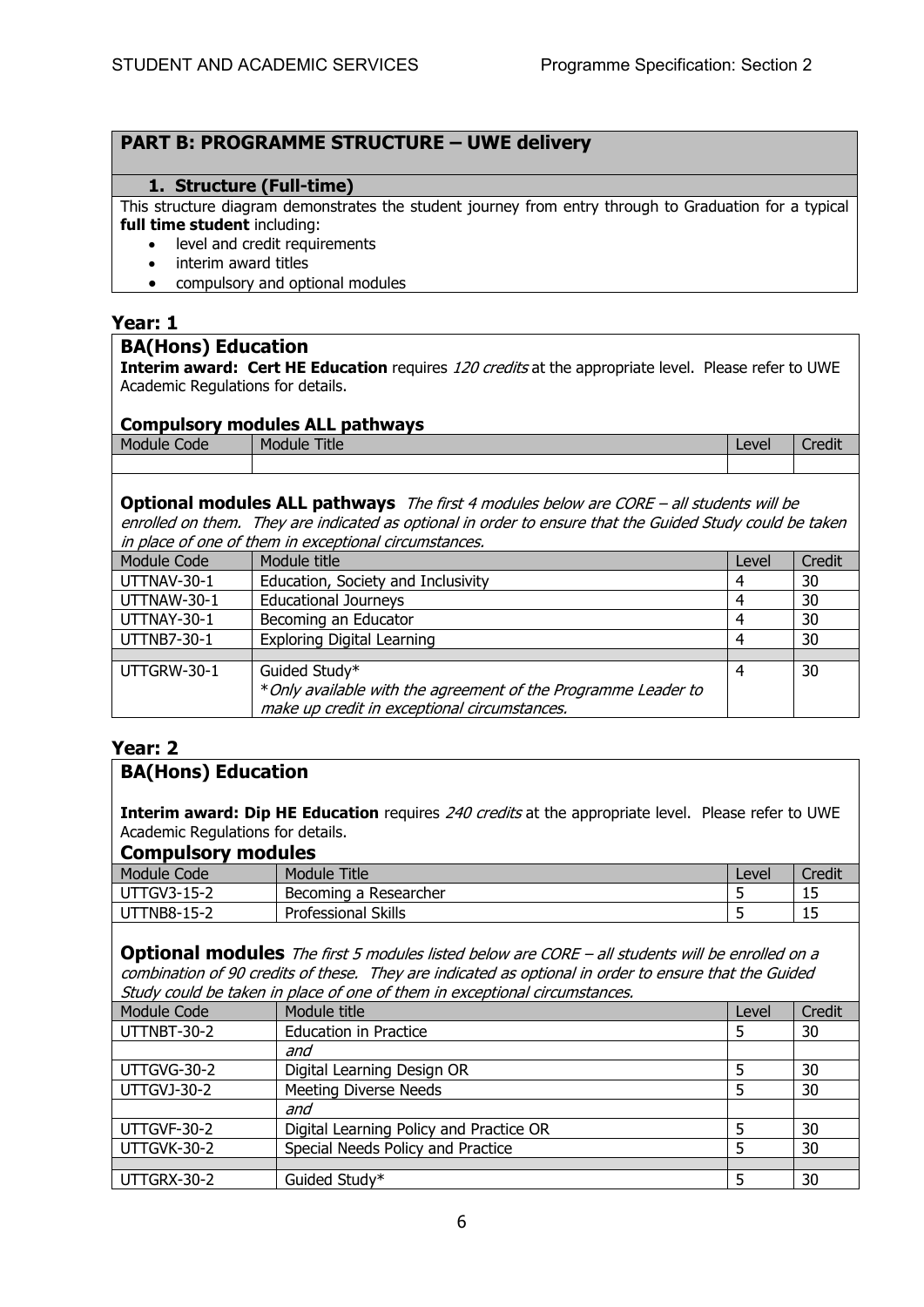|                                                                                                                                                                                      | *Only available with the agreement of the Programme Leader<br>to make up credit in exceptional circumstances |       |               |  |  |  |  |  |  |
|--------------------------------------------------------------------------------------------------------------------------------------------------------------------------------------|--------------------------------------------------------------------------------------------------------------|-------|---------------|--|--|--|--|--|--|
| <b>BA(Hons) Education (Special Needs)</b>                                                                                                                                            |                                                                                                              |       |               |  |  |  |  |  |  |
| Interim award: Dip HE Education (Special Needs) requires 240 credits at the appropriate level.<br>Please refer to UWE Academic Regulations for details.<br><b>Compulsory modules</b> |                                                                                                              |       |               |  |  |  |  |  |  |
| Module Code                                                                                                                                                                          | Module Title                                                                                                 | Level | <b>Credit</b> |  |  |  |  |  |  |
| <b>UTTGV3-15-2</b>                                                                                                                                                                   | Becoming a Researcher                                                                                        | 5     | 15            |  |  |  |  |  |  |
| UTTNB8-15-2                                                                                                                                                                          | <b>Professional Skills</b>                                                                                   | 5     | 15            |  |  |  |  |  |  |
|                                                                                                                                                                                      | — III — aan aan aan                                                                                          |       |               |  |  |  |  |  |  |

**Optional modules** The first 3 modules listed below are CORE – all students will be enrolled on these. They are indicated as optional in order to ensure that the Guided Study could be taken in place of one of them in exceptional circumstances.

| Module Code | Module title                                                                                                                   | Level | Credit |
|-------------|--------------------------------------------------------------------------------------------------------------------------------|-------|--------|
| UTTNBS-30-2 | Education in Practice: Special Needs                                                                                           |       | 30     |
| UTTGVJ-30-2 | <b>Meeting Diverse Needs</b>                                                                                                   |       | 30     |
| UTTGVK-30-2 | Special Needs Policy and Practice                                                                                              |       | 30     |
|             |                                                                                                                                |       |        |
| UTTGRX-30-2 | Guided Study*<br>* Only available with the agreement of the Programme Leader<br>to make up credit in exceptional circumstances |       | 30     |

# **BA(Hons) Education (Digital Learning)**

**Interim award: Dip HE Education (Digital Learning)** requires 240 credits at the appropriate level. Please refer to UWE Academic Regulations for details.

#### **Compulsory modules**

| -----------        |                            |       |        |
|--------------------|----------------------------|-------|--------|
| Module Code        | <b>Title</b><br>Module     | Level | Credit |
| <b>UTTGV3-15-2</b> | Becoming a Researcher      |       | ن بار  |
| FNB8-15-2<br>U     | <b>Professional Skills</b> |       | ن بار  |
|                    |                            |       |        |

**Optional modules** The first 3 modules listed below are CORE – all students will be enrolled on these. They are indicated as optional in order to ensure that the Guided Study could be taken in place of one of them in exceptional circumstances.

| u ich in caccouonal cheannolances. |                                                                                                                                |       |        |  |  |  |
|------------------------------------|--------------------------------------------------------------------------------------------------------------------------------|-------|--------|--|--|--|
| Module Code                        | Module title                                                                                                                   | Level | Credit |  |  |  |
| UTTGVH-30-2                        | Education in Practice: Digital Learning                                                                                        |       | 30     |  |  |  |
| UTTGVG-30-2                        | Digital Learning Design                                                                                                        |       | 30     |  |  |  |
| UTTGVF-30-2                        | Digital Learning Policy and Practice                                                                                           |       | 30     |  |  |  |
|                                    |                                                                                                                                |       |        |  |  |  |
| UTTGRX-30-2                        | Guided Study*<br>* Only available with the agreement of the Programme Leader<br>to make up credit in exceptional circumstances |       | 30     |  |  |  |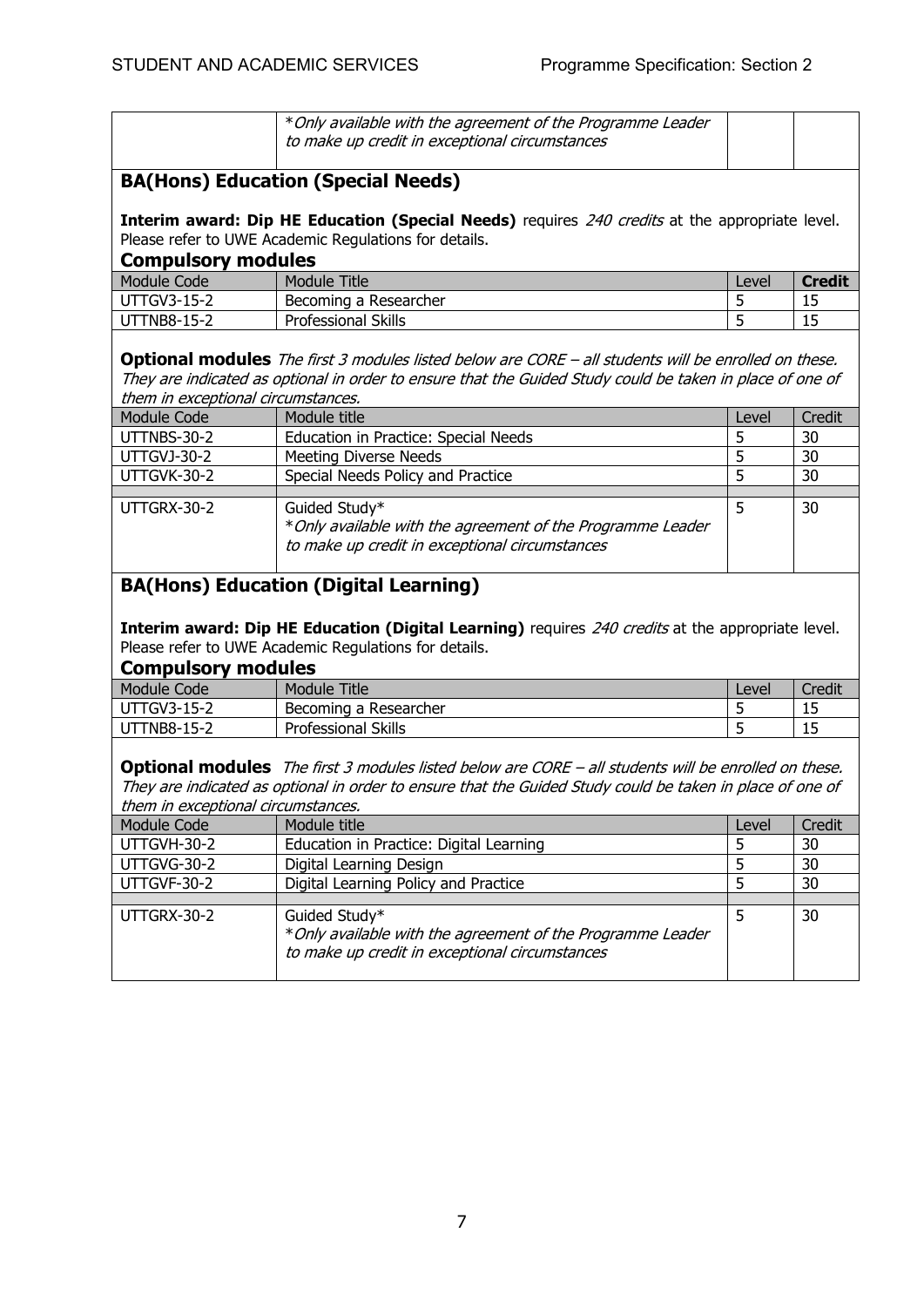| Year: 3                                         |                                                              |            |        |
|-------------------------------------------------|--------------------------------------------------------------|------------|--------|
| <b>BA(Hons) Education</b>                       |                                                              |            |        |
|                                                 |                                                              |            |        |
| <b>Compulsory modules</b><br><b>Module Code</b> | <b>Module Title</b>                                          | Level      | Credit |
| <b>UTTGV5-45-3</b>                              |                                                              | 6          | 45     |
|                                                 | <b>Education Project</b>                                     |            |        |
| UTTGVC-45-3                                     | Guided Study**                                               | 6          | 45     |
|                                                 | ** Only available with the agreement of the Programme Leader |            |        |
|                                                 | in circumstances where the project module is not appropriate |            |        |
|                                                 | <b>BA(Hons) Education (Special Needs)</b>                    |            |        |
|                                                 |                                                              |            |        |
| <b>Compulsory modules</b><br>Module Code        | <b>Module Title</b>                                          |            | Credit |
| <b>UTTGV7-45-3</b>                              |                                                              | Level<br>6 |        |
|                                                 | <b>Education Project: Special Needs</b>                      |            | 45     |
| UTTGVC-45-3                                     | Guided Study**                                               | 6          | 45     |
|                                                 | ** Only available with the agreement of the Programme Leader |            |        |
|                                                 | in circumstances where the project module is not appropriate |            |        |
|                                                 |                                                              |            |        |
|                                                 | <b>BA(Hons) Education (Digital Learning)</b>                 |            |        |
|                                                 |                                                              |            |        |
| <b>Compulsory modules</b>                       |                                                              |            |        |
| <b>Module Code</b>                              | <b>Module Title</b>                                          | Level      | Credit |
| <b>UTTGV6-45-3</b>                              | Education Project: Digital Learning                          | 6          | 45     |
|                                                 |                                                              |            |        |
| UTTGVC-45-3                                     | Guided Study**                                               | 6          | 45     |
|                                                 | ** Only available with the agreement of the Programme Leader |            |        |
|                                                 | in circumstances where the project module is not appropriate |            |        |

#### **ALL pathways**

**Optional modules** The first 3 modules listed below are CORE – all students will be enrolled on these. They are indicated as optional in order to ensure that the Guided Study could be taken in place of one of them in exceptional circumstances.

| Module Code | Module Title                                                                  | Level | Credit |  |  |
|-------------|-------------------------------------------------------------------------------|-------|--------|--|--|
| UTTGVL-30-3 | <b>International Education</b>                                                | 6     | 30     |  |  |
| UTTNBV-15-3 | <b>Professional Futures</b>                                                   | 6     | 15     |  |  |
| UTTP6N-30-3 | Debates in Education                                                          | 6     | 30     |  |  |
|             |                                                                               |       |        |  |  |
| UTTGRY-30-3 | Guided Study *<br>* Only available with the agreement of the Programme Leader | 6     | 30     |  |  |
|             | to make up credit in exceptional circumstances                                |       |        |  |  |

# **2. Structure (part-time) N/A**

This structure diagram demonstrates the student journey from entry through to Graduation for a typical **part-time student** including:

- level and credit requirements
- interim award titles
- compulsory and optional modules